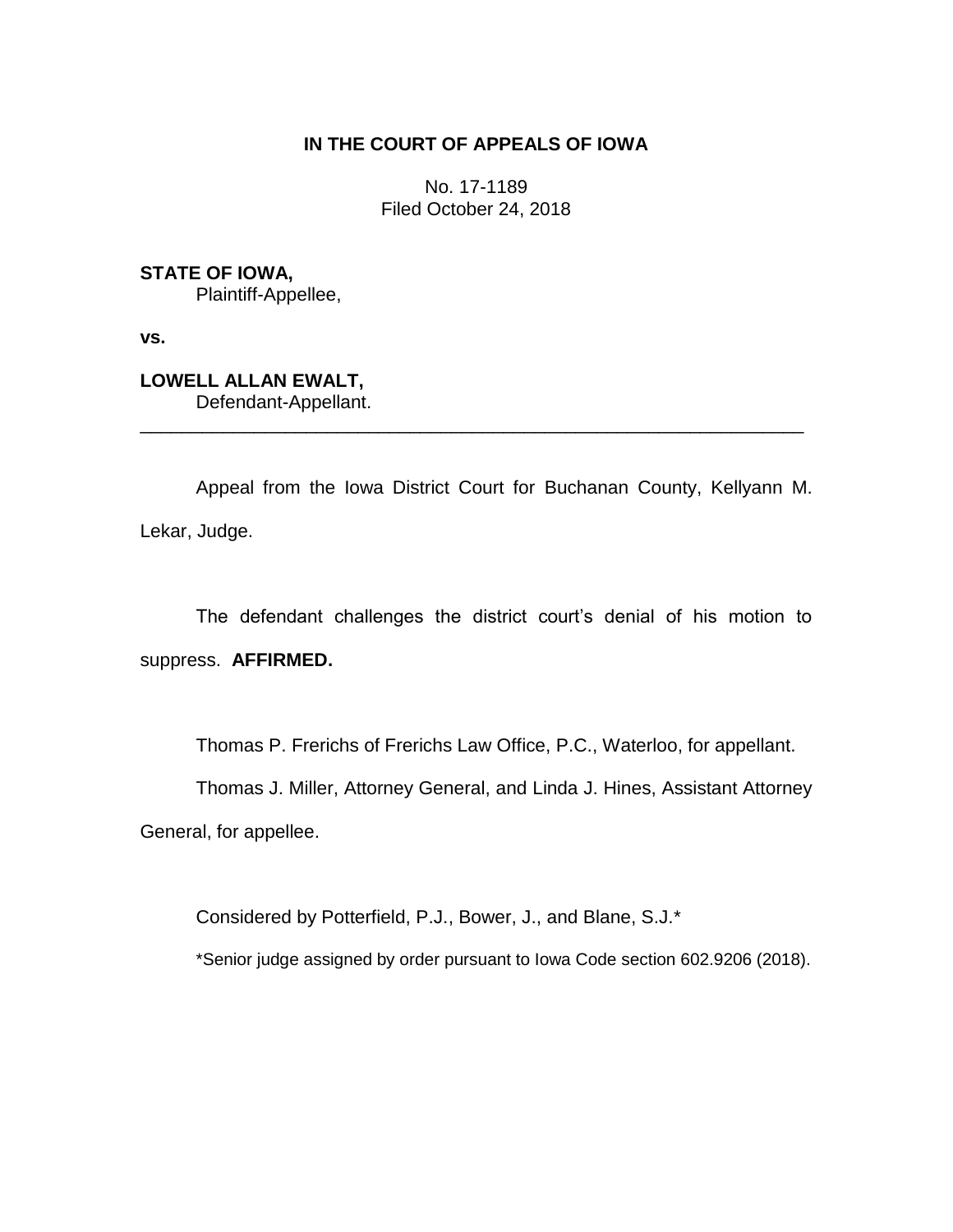### **BLANE, Senior Judge.**

Lowell Ewalt appeals from his conviction for possession of a controlled substance (marijuana). He challenges the district court's denial of his motion to suppress evidence obtained after the initiation of a routine traffic stop for speeding. Ewalt maintains the officer unconstitutionally extended the duration of the stop; he also argues he should have been told his *Miranda* rights<sup>1</sup> before the officer asked him questions pertaining to his use of marijuana.

#### **I. Background Facts and Procedures.**

On August 15, 2015, Trooper Jim Smith initiated a stop of a vehicle traveling nine miles per hour more than the posted speed limit. When the officer reached the driver's side window to speak to the driver—who he later learned was Ewalt he noted that Ewalt was holding a freshly lit cigarette. According to his testimony, in the officer's experience, drivers sometimes light cigarettes once a stop has been initiated in order to mask the odor of alcohol or marijuana. Additionally, the officer later testified that when he reached the window, Ewalt's eyes were watery and bloodshot and Ewalt's hand shook when he reached for the registration. The officer noted that the vehicle was registered under a woman's name. While the car had Iowa license plates, Ewalt's driver's license had been issued by the state of Missouri. Ewalt told the officer that he was just leaving "our golf course," referencing the local course. The officer testified Ewalt avoided making eye contact with him while they spoke. According to the officer's testimony, based on all of the foregoing, he was then concerned both that Ewalt was driving while under

 $\overline{a}$ 

<sup>1</sup> *Miranda v. Arizona*, 384 U.S. 436, 444–45 (1966).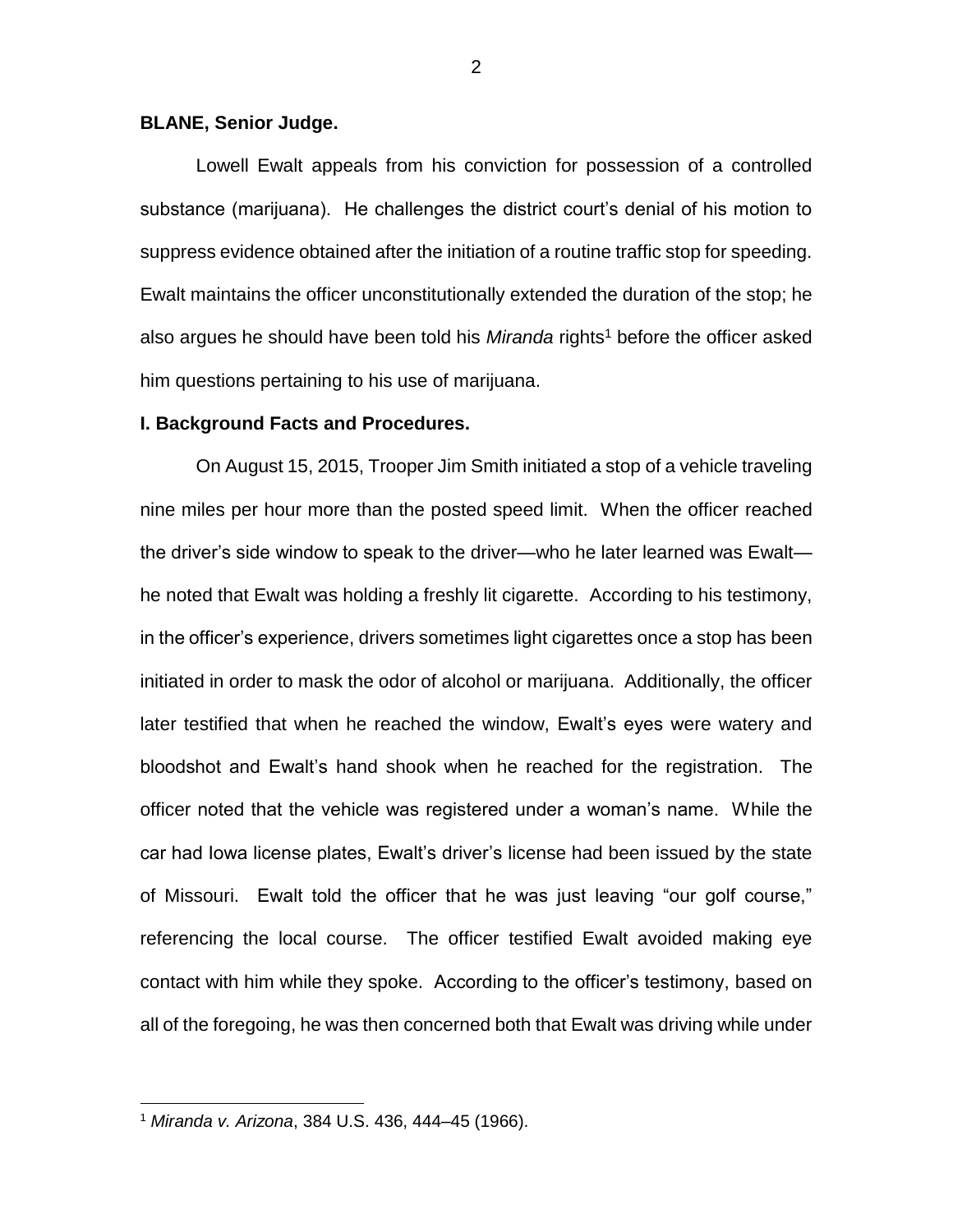the influence and that there was an issue with Ewalt driving the vehicle—the officer questioned whether Ewalt was able to obtain an Iowa driver's license and wondered if he may be barred from driving in the state.

The officer asked Ewalt to come sit with him in his squad car; he told him he would need to sign something on the computer that was in the front seat of the squad car. Ewalt walked himself to the front, passenger seat of the squad car and got in. He was not under restraints, and the passenger-side door was not locked. During this time, Ewalt's passenger remained seated in the car Ewalt was driving.

While Trooper Smith and Ewalt sat in the front seat of the squad car, the officer asked Ewalt if he had a criminal record. Ewalt responded that he had a marijuana conviction a couple years before and another one five years before that. The officer then asked Ewalt when he had last smoked marijuana; Ewalt reported it had been about one week.

Trooper Smith expressed that his job was to ensure that Ewalt was not driving while under the influence; the officer then began asking Ewalt questions about his tolerance, including his age, how many years he had been smoking marijuana, how much marijuana he smokes at a time, and how often he smokes it. Ewalt answered the questions and informed the officer that he smokes marijuana to self-medicate for pain.

Trooper Smith then began administering some field sobriety tests. Ewalt showed two clues in the horizontal gaze nystagmus test. Additionally, the officer checked Ewalt's tongue and noted some heat bumps, which the officer later

3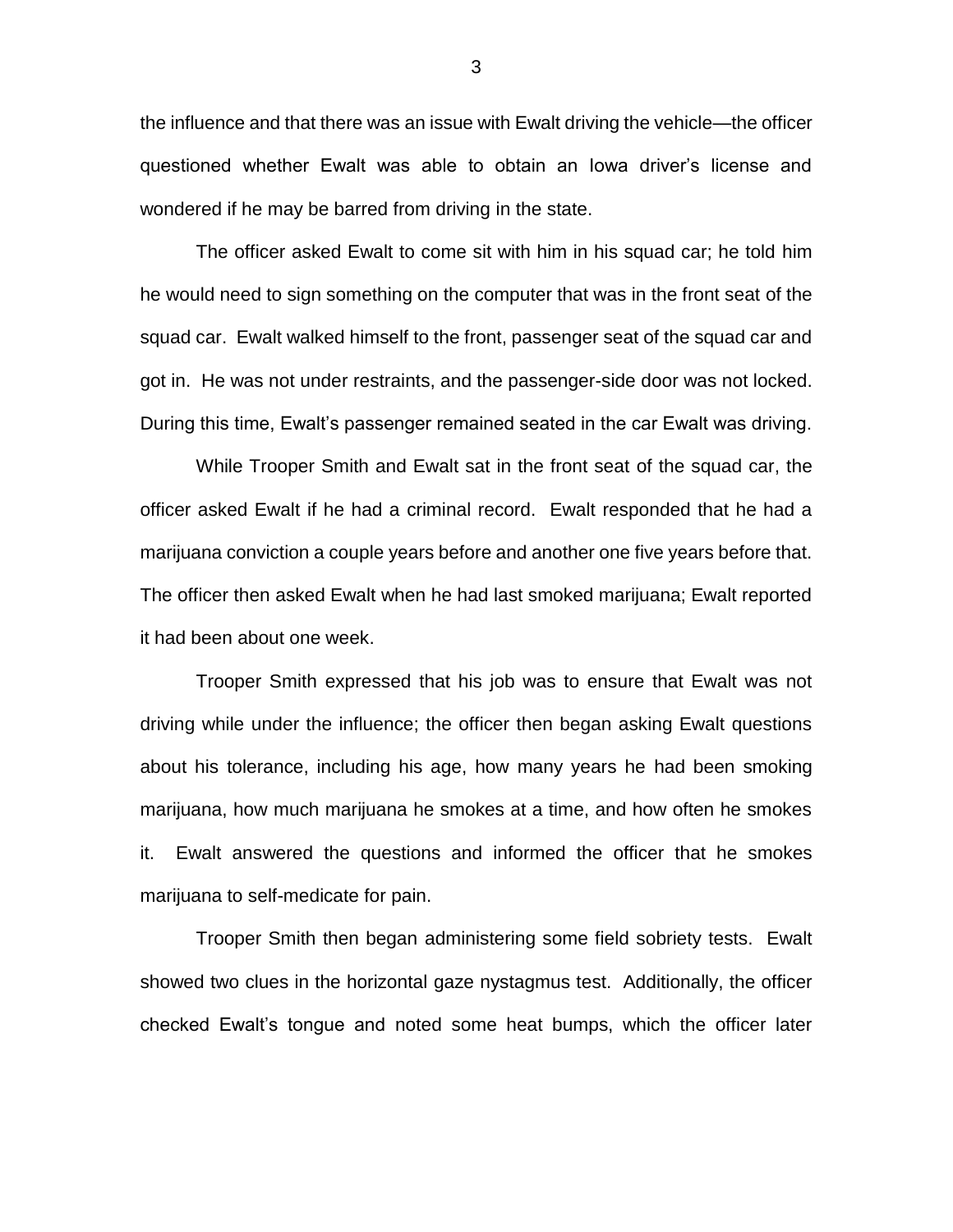testified is associated with smoking marijuana. $2$  The officer indicated he had some reason to believe Ewalt may be under the influence and then asked Ewalt again when he had last smoked marijuana; Ewalt changed his answer, stating he had smoked marijuana the night before last. Trooper Smith asked Ewalt if there were drugs in the car, and Ewalt responded, "I don't think so." The officer pressed him, indicating he would view Ewalt's previous statements with less credibility if he learned there were drugs in the car when he spoke with the passenger. Ewalt then changed his answer, stating, "There might be some in there. We had a little canister." When asked where it would be located, Ewalt responded, "If it's in the car, I would say probably in one of our bags." Ewalt agreed that if there were drugs in the car, they were his and not the passenger's. Additionally, Ewalt agreed that if there were drugs in the car, the passenger would probably know where they were located.

The officer then left Ewalt in the squad car while he spoke with the passenger. Based on the video from the officer's squad car, which was admitted into evidence, the officer began speaking with the passenger, who then opened the trunk of the vehicle from inside the passenger compartment. She exited the vehicle, got her purse out from the trunk, and then handed the officer her identification. Trooper Smith told the passenger Ewalt had admitted there were drugs in the vehicle and then asked her where they were located. She told him it

 $\overline{a}$ 

 $2$  Specifically, Trooper Smith testified, "His tongue had raised heat bumps which can be a sigh of marijuana use because marijuana burns hotter than cigarettes with filters."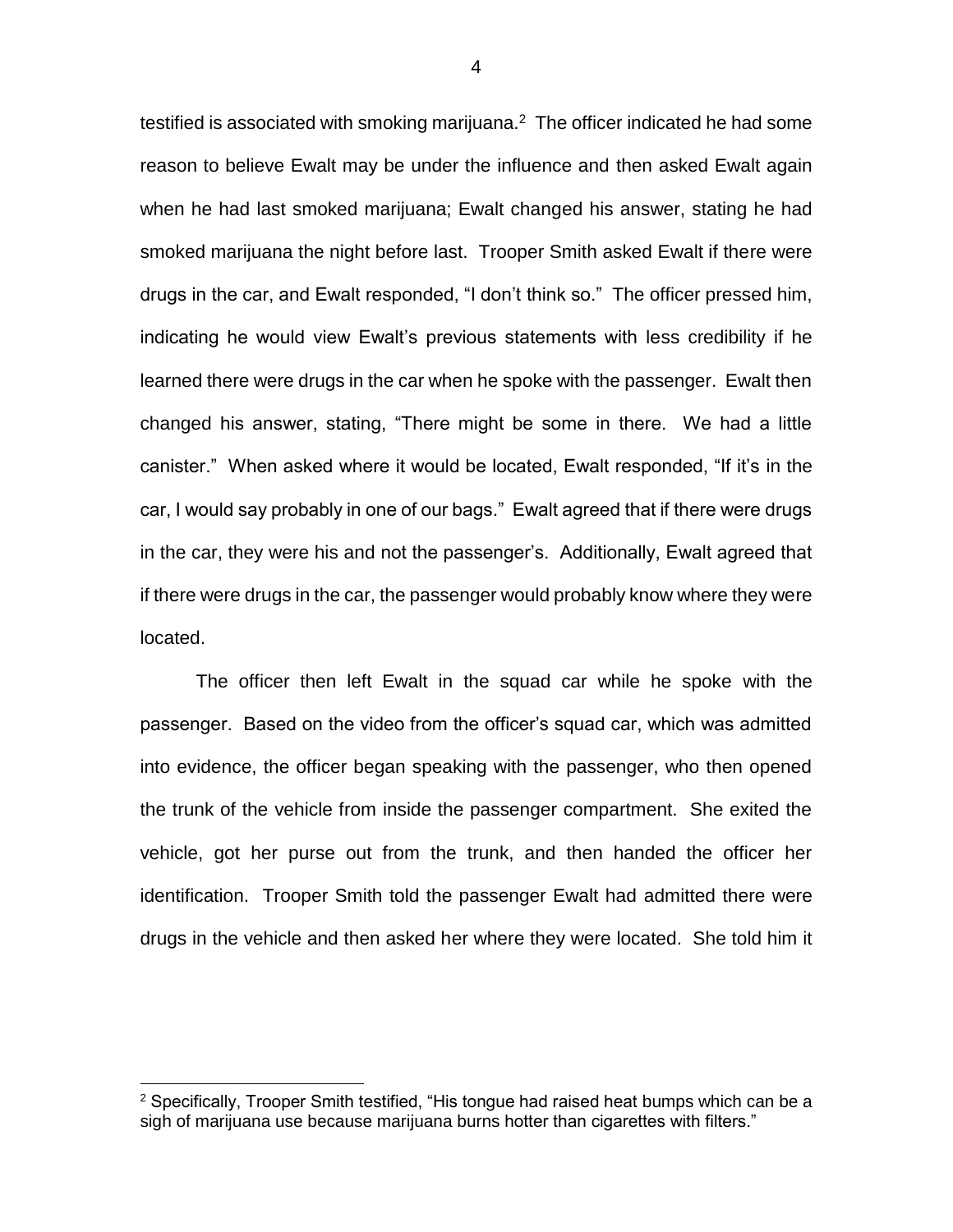was in her bag in the car but the drugs belonged to Ewalt. The officer then retrieved the marijuana<sup>3</sup> from the bag.

Trooper Smith conducted a couple more field sobriety tests with Ewalt before ultimately placing him under arrest for possession of marijuana. Ewalt was not charged with driving under the influence.

Then, on August 21, Officer Smith filed a second criminal complaint, alleging interference with official acts. The second complaint was also based on the August 15 stop of Ewalt. The next day, when Trooper Smith reviewed the video from his squad car while writing his report, he noted that while he was out speaking with the passenger, the video had captured Ewalt, who was then sitting in the front seat of the squad car, reaching into the pocket of his pants, retrieving a marijuana pipe, and placing it under the passenger seat in the squad car. After viewing video, the trooper checked his squad car and located the pipe.

Ewalt was charged by trial information with possession of marijuana, in case number AGCR080387. In case number AGCR080405, he was charged by trial information with interference with official acts. At the State's unresisted motion, the two cases were later consolidated.

Ewalt filed multiple motions to suppress. The hearing on the motions took place in August 2016. Following the hearing, the court issued a ruling denying the motion.<sup>4</sup> The court ruled that the extension of the duration of the stop was not unreasonable, as

 $\overline{a}$ 

 $3$  Later testing of the substance confirmed it was 1.25 grams of marijuana.

<sup>&</sup>lt;sup>4</sup> There was some confusion surrounding the consolidation of the two cases. Ewalt filed three motions to suppress between the two cases—both before and after the consolidation. At the time of the hearing on the motion to suppress—approximately one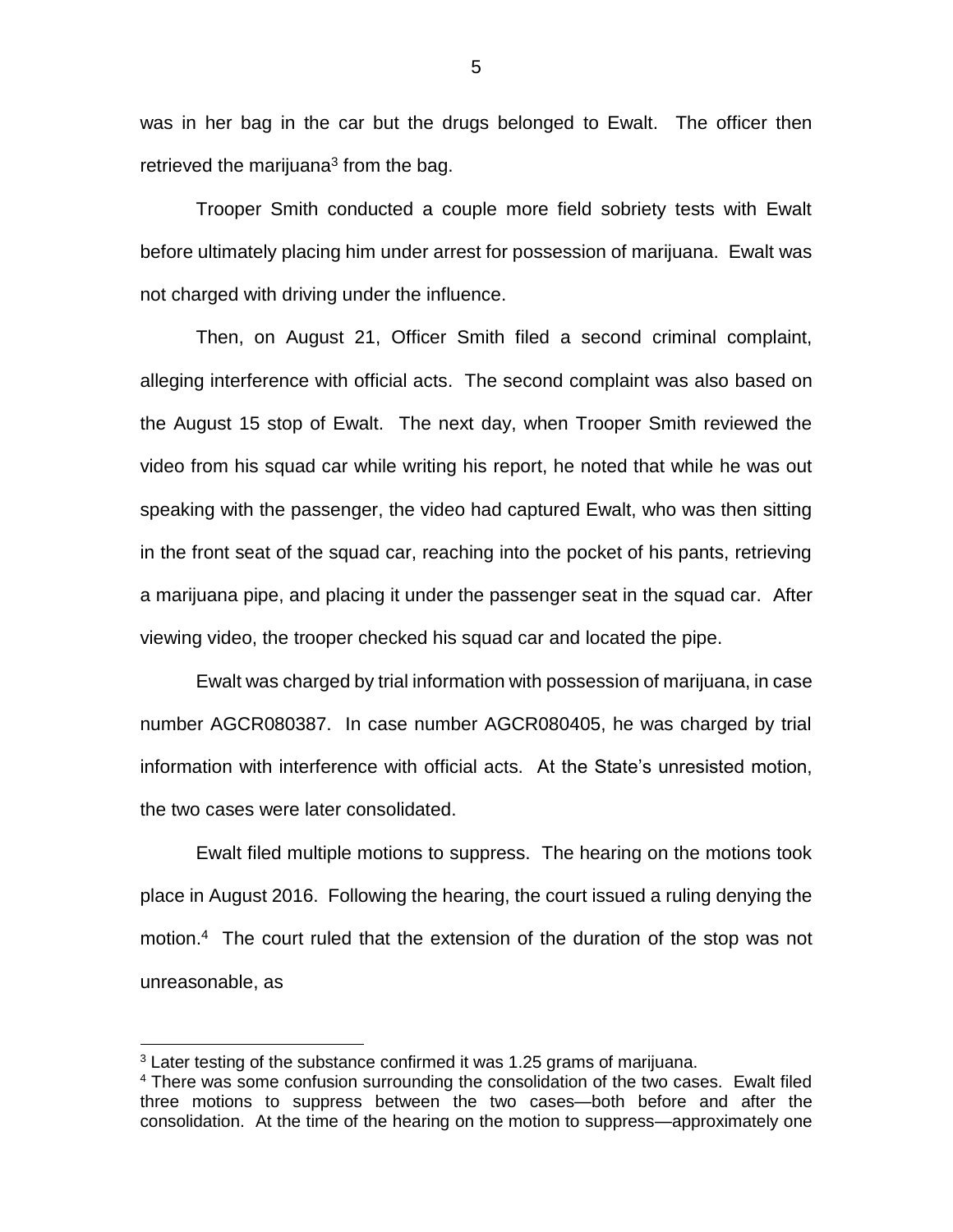This was a speeding violation stop turned into an operating under the influence investigation almost immediately from the initial moments of the stop due to [Ewalt's] appearance and actions.

This court does not find that the officer developed a reasonable suspicion of other criminal activity only by prolonging the initial stop concerning the speeding violation. The court finds that upon seeing the bloodshot and watery eyes of [Ewalt], along with the shaking hands and recently-lit cigarette, taken in conjunction with the inconsistent driver's license and vehicle registration, it was reasonable for an investigative detention to grow out of the traffic stop with regard to possible operating while under the influence.

Additionally, as to the question of whether the officer should have advised Ewalt

of his *Miranda* rights before asking him questions regarding his use of marijuana

while Ewalt sat in the front seat of the officer's squad car, the court ruled the officer

was not required to advise Ewalt of his *Miranda* rights because he was not in custody while in the squad car.

Ewalt waived his right to a trial by jury; the charges came before the court for a trial on the minutes of evidence. The court found Ewalt guilty of possession of marijuana but acquitted him of interference with official acts. Ewalt appeals.

### **II. Standard of Review.**

 $\overline{a}$ 

We review the district court's denial of Ewalt's motion to suppress based on the deprivation of a constitutional right de novo. *See In re Pardee*, 872 N.W.2d 384, 390 (Iowa 2015). Reviewing de novo requires us to make an independent evaluation of the totality of the circumstances as shown by the entire record. *Id.* 

year later—the court announced it was hearing the motion in connection with the possession case. No one contradicted the court. Accordingly, the court's initial ruling dealt with only the issues raised in the one motion to suppress filed in connection with that case number. Ewalt then filed a motion to amend or enlarge, advising the court of the other motions to suppress in the other case. In January 2017, the court issued a second ruling, granting the motion to expand or enlarge and ruling on the rest of the issues.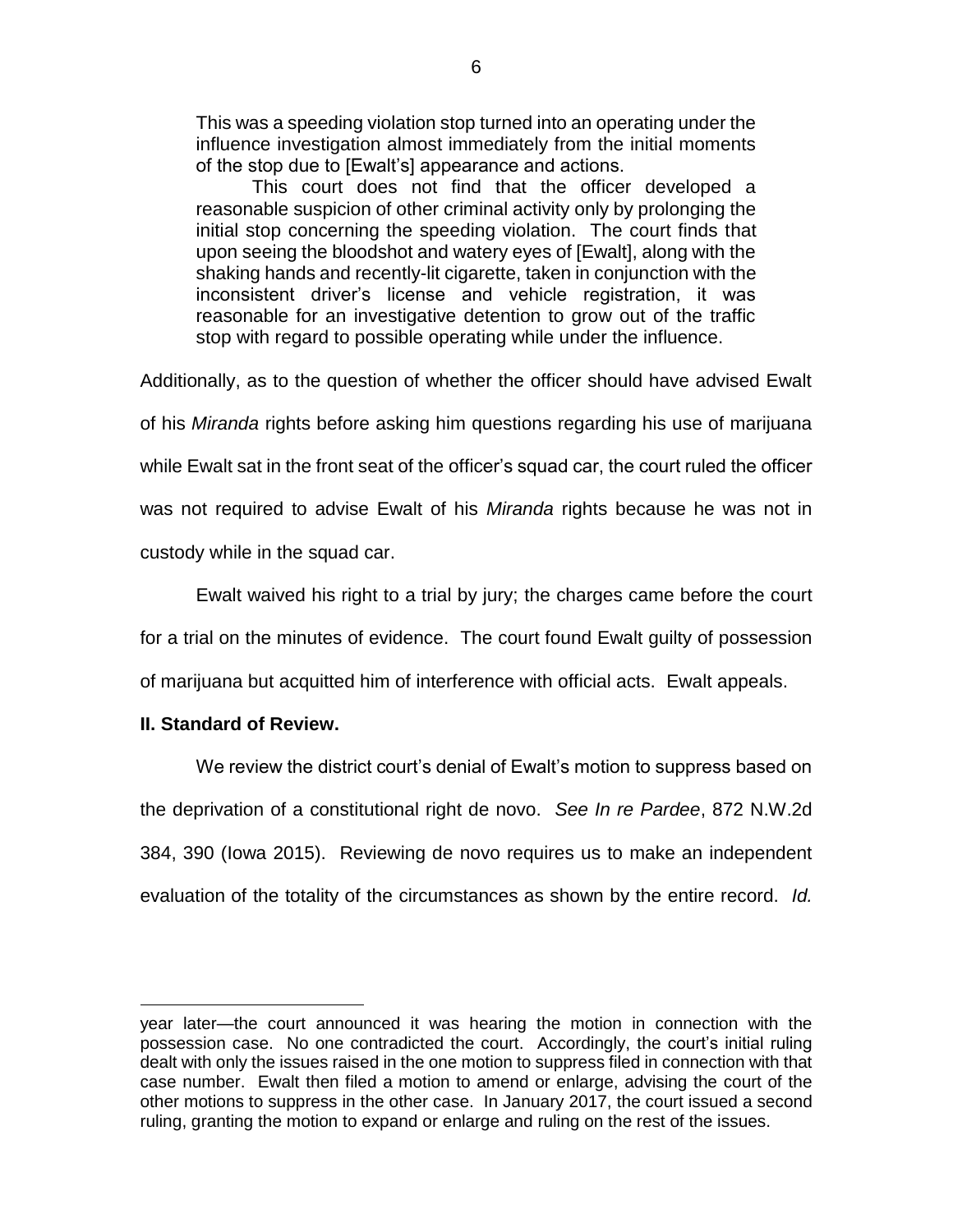We are bound by neither the district court's finding of facts nor its conclusions of law. *In re Petition of Chapman*, 890 N.W.2d 853, 856 (Iowa 2017).

### **III. Discussion.**

### **A. Duration of Stop.**

Ewalt challenges the duration of the stop; he maintains the "nearly thirtyminute extension" was not justified by additional criminal activity.

"A seizure for a traffic violation justifies a police investigation of that violation." *Rodriguez v. United States*, 135 S.Ct. 1609, 1614 (2015). "Like a *Terry*  stop,<sup>[5]</sup> the tolerable duration of police inquiries in the traffic-stop context is determined by the seizure's 'mission'—to address the traffic violation that warranted the stop and to attend to related safety concerns." *Id.* (citation omitted). "Authority for the seizure thus ends when tasks tied to the traffic infraction are—or reasonably should have been—completed." *Id.* "Beyond determining whether to issue a traffic ticket, an officer's mission includes 'ordinary inquiries to [the traffic] stop'" such as "checking the driver's license, determining whether there are outstanding warrants against the driver, and inspecting the automobile's registration and proof of insurance." *Id.* at 1615 (quoting *Illinois v. Caballes*, 543 U.S. 405, 408 (2005)).

If, while completing the normal tasks of the "ordinary traffic stop," an officer develops a reasonable suspicion of criminal activity apart from the traffic violation, the officer may extend the traffic stop. *See id.* at 1616 (leaving open the question of whether there was reasonable suspicion of criminal activity to justify detaining

 $\overline{a}$ 

7

<sup>5</sup> *Terry v. Ohio*, 392 U.S. 1 (1968).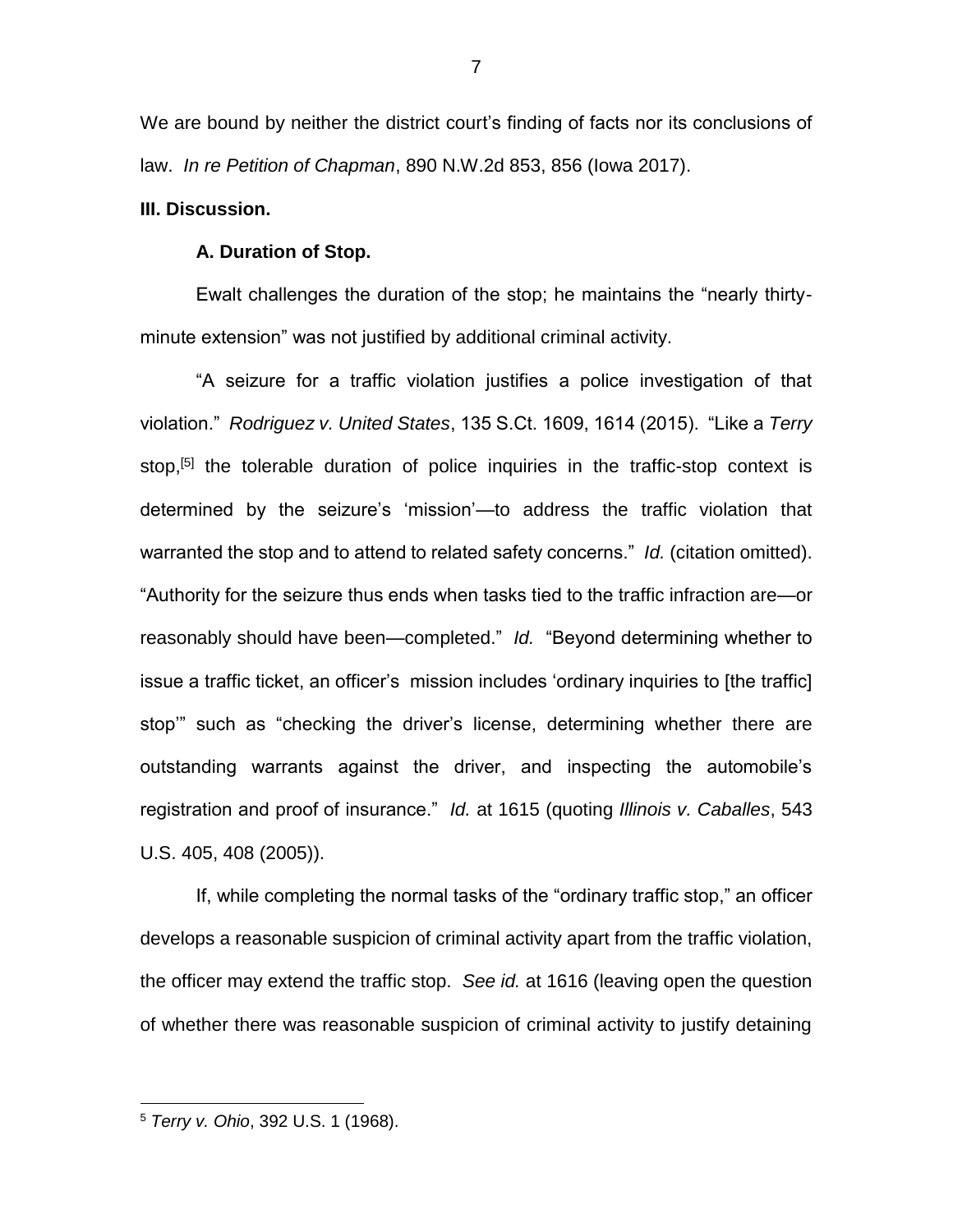the defendant beyond completion of the traffic-infraction investigation); *Pardee*, 872 N.W.2d at 392 (recognizing that adding even a short time to the underlying stop is "unconstitutional unless the government had reasonable suspicion of criminal activity apart from the traffic violation").

Here, Ewalt maintains that, considering the totality of the circumstances, there was not enough evidence for the officer to have a reasonable suspicion of criminal activity when he asked Ewalt to step out of the car and switched the purpose of his investigation. To begin, we note that while the officer switched his investigation to whether Ewalt was driving while under the influence and if he was legally allowed to operate a motor vehicle in Iowa, it is not dispositive that Ewalt was not ultimately charged with either of these crimes. "The purpose of an investigatory stop is to allow a police officer to confirm or dispel suspicions of criminal activity through reasonable questioning." *State v. Kreps*, 650 N.W.2d 636, 641 (Iowa 2002). "'[R]easonable cause may exist to investigate conduct which is subject to a legitimate explanation and turns out to be wholly lawful.'" *Id.* at 642 (citation omitted).

The question before us is whether reasonable suspicion existed to extend the stop in light of the totality of the circumstances known to the officer at the time he decided to do so. *Id.* Reasonable suspicion requires "'considerably less than proof of wrongdoing by a preponderance of the evidence.'" *Id.* At the time the officer asked Ewalt to step back to his squad car, the officer was aware of Ewalt's bloodshot, watery eyes; Ewalt's hand shook when he reached for the registration which was not in his name; Ewalt did not have an Iowa driver's license though the car he drove was registered in Iowa; he had recently lit a cigarette—possibly to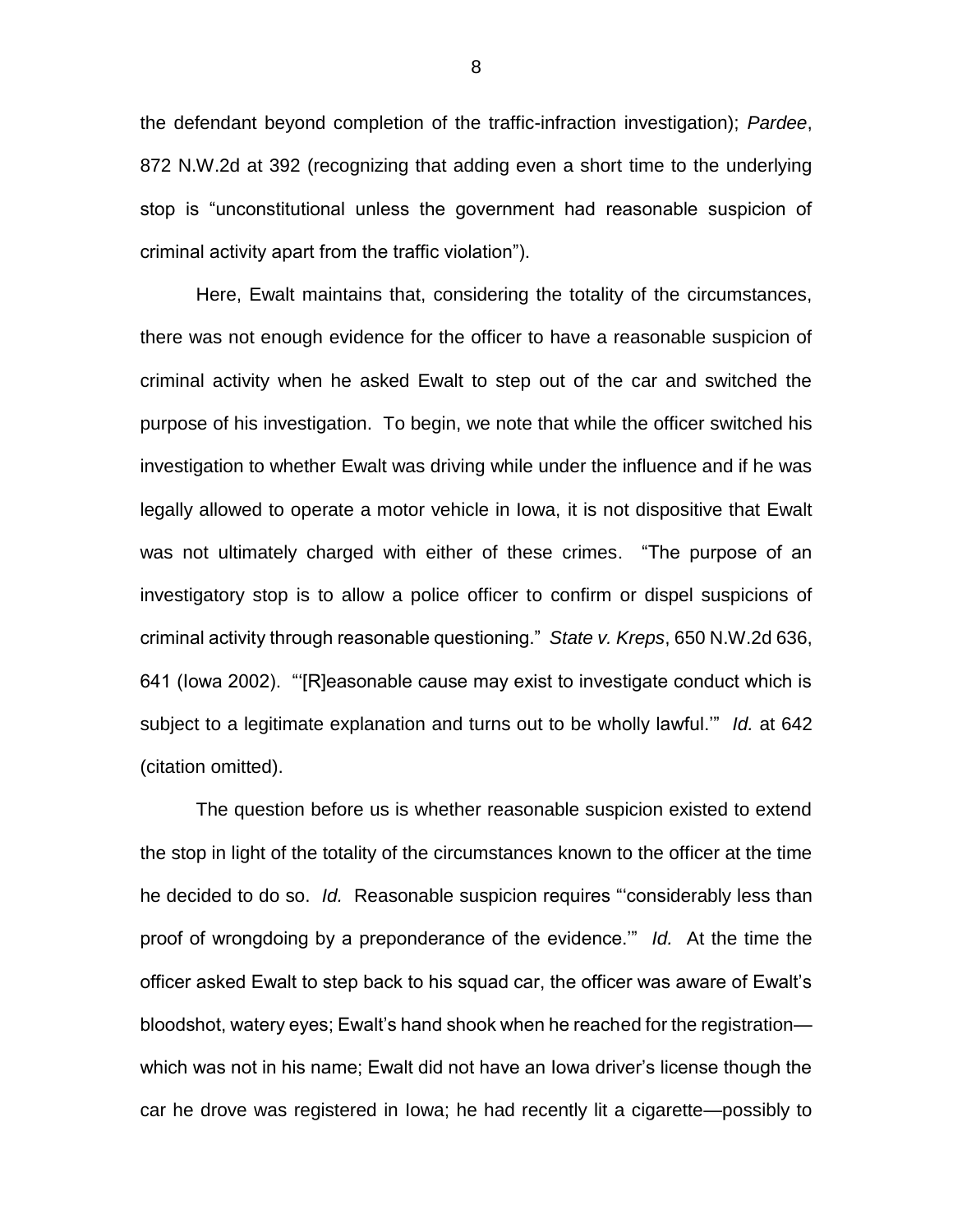mask the smell of alcohol or marijuana; and he avoided making eye contact with the officer. The totality of the circumstances convinces us that "'the possibility of criminal conduct was strong enough that, upon an objective appraisal of the situation, we would be critical of the officer[] had [he] let the event pass without investigation.'" *Id.* (citation omitted).

Because the extension of the duration of the stop was supported by reasonable suspicion, it did not violate Ewalt's constitutional rights.

#### **B.** *Miranda* **Rights.**

Ewalt maintains the officer should have advised him of his *Miranda* rights before asking him questions regarding his use of marijuana while he sat in the patrol car.

"*Miranda* warnings are only required if, at the time of police questioning, the suspect is both: 1) in custody, and 2) subject to interrogation." *State v. Tyler*, 867 N.W.2d 136, 171 (Iowa 2015). "Any statements made by a suspect in response to custodial interrogation are inadmissible unless there has been an adequate recitation of the *Miranda* warning and a valid waiver by the suspect of his or her rights." *State v. Palmer*, 791 N.W.2d 840, 844–45 (Iowa 2010).

"For purposes of the Fifth Amendment, a suspect is in custody as soon as a suspect's freedom of action is curtailed to a degree associated with formal arrest." *Tyler*, 867 N.W.2d at 171 (altered for readability) (quoting *Berkemer v. McCarty*, 468 U.S. 420, 440 (1984)). We consider four factors in making this determination, "(1) the language used to summon the individual; (2) the purpose, place, and manner of interrogation; (3) the extent to which the defendant is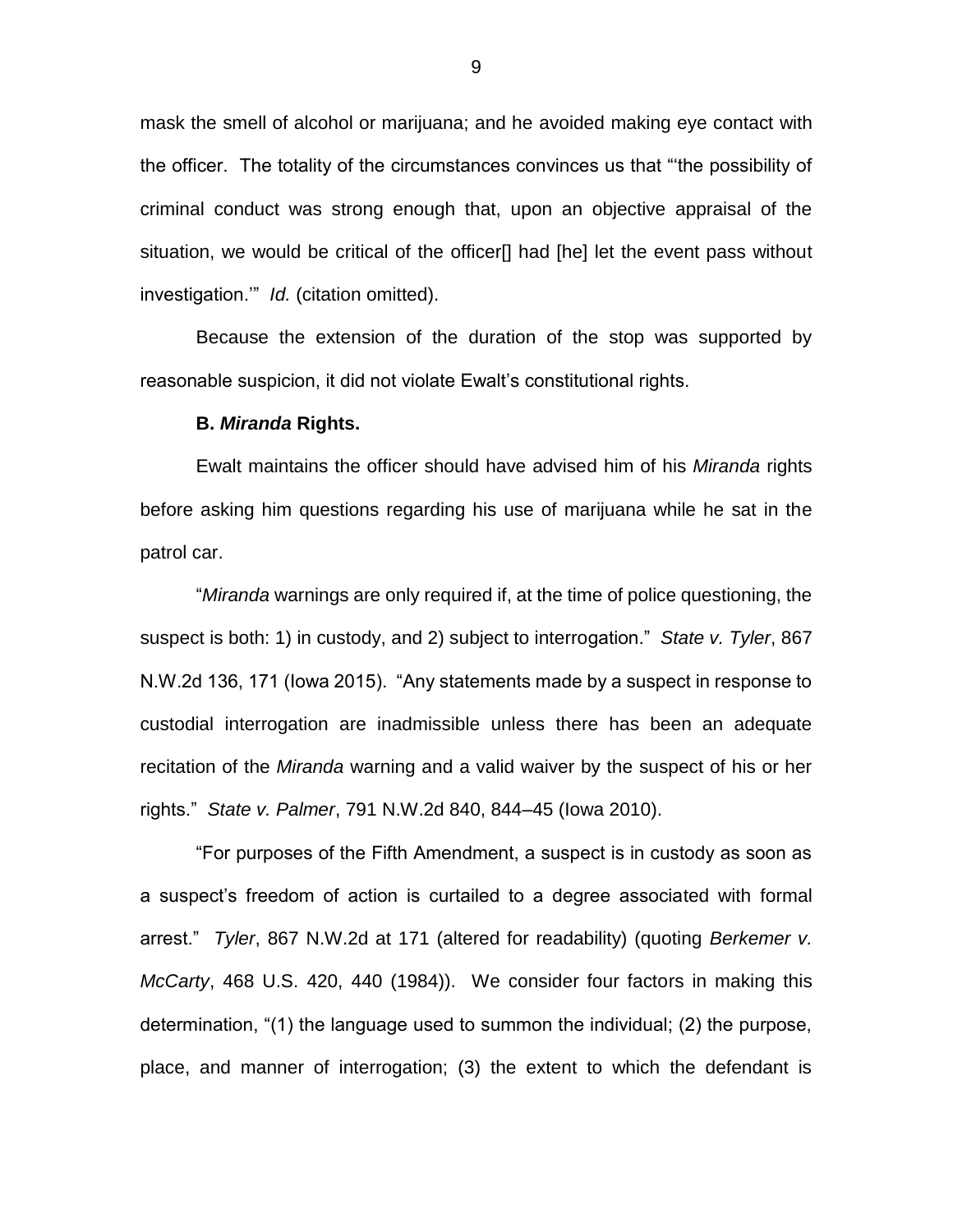confronted with evidence of her guilt; and (4) whether the defendant is free to leave the place of questioning." *Id.* at 172 (citation omitted).

We begin with the legal principle that "the temporary and relatively nonthreatening detention involved in a traffic stop or *Terry* stop does not constitute *Miranda* custody." *State v. Pals*, 805 N.W.2d 767, 788 (Iowa 2011) (quoting *Maryland v. Shatzer*, 599 U.S. 98, 113 (2010)). Thus, the question is whether Ewalt accompanying the trooper back to his patrol car was enough to make the encounter custodial in nature. Here, Trooper Smith asked Ewalt to come back to his patrol car so Ewalt could sign something—presumably a citation for speeding on the computer in the officer's patrol car. The trooper testified he usually asks drivers to do this because "[i]t is safer for [him] to be back in [his] car." He cited both the danger of being unable to see a driver's hands as he approached and walked away from their vehicle and the danger from traffic on the highway while standing at a driver's car. Ewalt agreed to get in the patrol car, and he placed himself in the front, passenger seat. While he sat there, the doors of the patrol car remained unlocked. Based on the totality of the circumstances, the reasonable person in Ewalt's position would not have believed he was in police custody.

In reaching this conclusion, we are persuaded by other cases in which we considered a similar factual situation and reached the same result. *See State v. Page*, 16-1404, 2017 WL 4049495, at \*2 (Iowa Ct. App. Sept. 13, 2017); *State v. Plager*, No. 03-0619, 2004 WL 144122, at \*2–3 (Iowa Ct. App. Jan. 28, 2004).

Because Ewalt was not in custody when he made incriminating statements to Trooper Smith, the *Miranda* requirements had not been triggered, and Ewalt's constitutional rights were not violated.